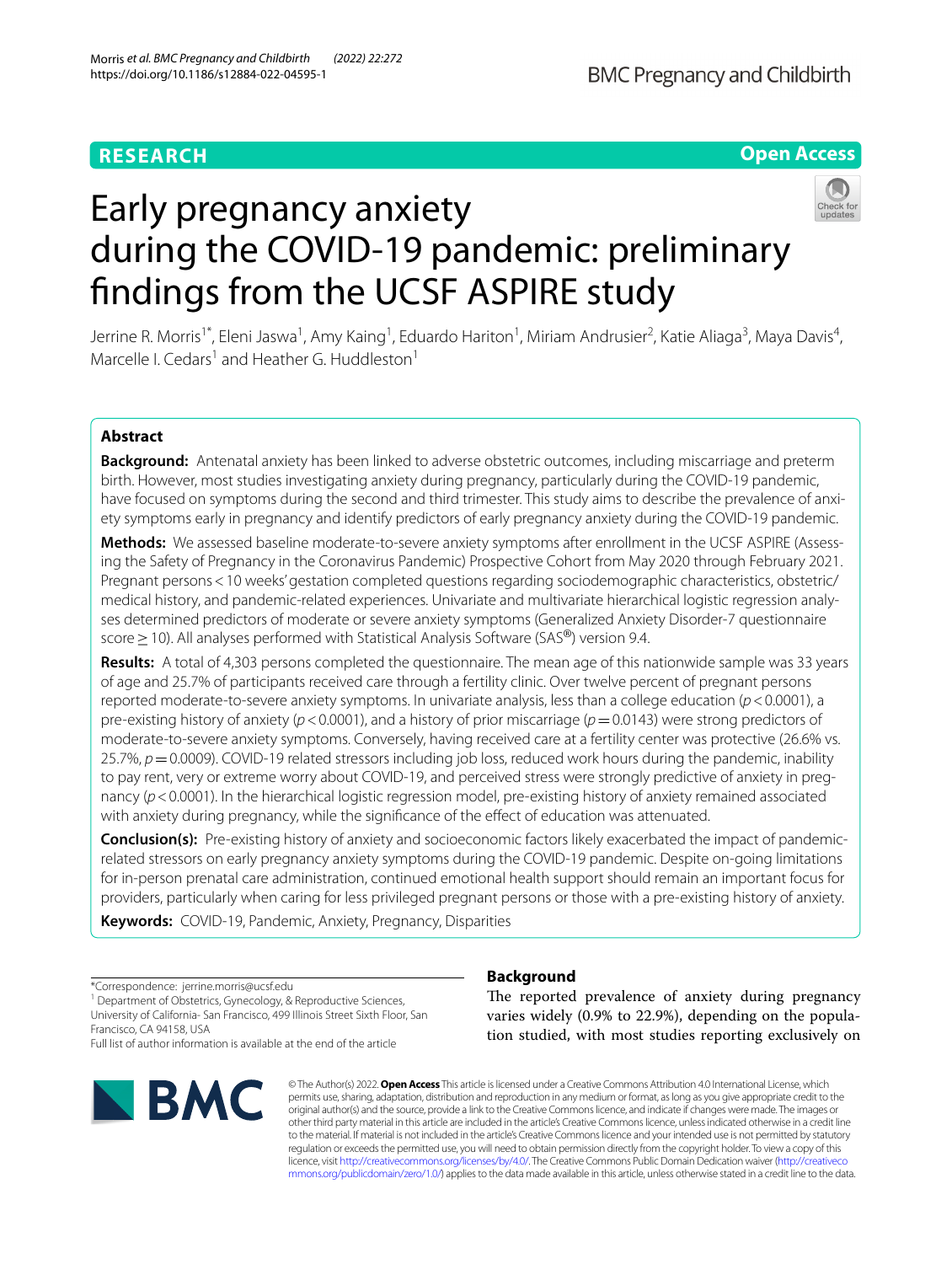symptoms in the second and third trimesters  $[1-3]$  $[1-3]$  $[1-3]$ . Compared to non-anxious peers, individuals with antenatal anxiety are at increased risk of adverse maternal sequelae including higher rates of negative somatic symptoms, use of sick days during pregnancy, and postpartum depression [[4–](#page-10-2)[6\]](#page-10-3). Pregnancy complications, including miscarriage, preterm birth and low birth weight, have also been linked to maternal anxiety [\[7](#page-10-4), [8](#page-10-5)], and infants exposed to anxiety in utero exhibit lower developmental scores in infancy [[9\]](#page-10-6), behavioral/emotional lability in early childhood [\[10](#page-10-7)], and decreased childhood gray matter density [[11,](#page-11-0) [12](#page-11-1)]. Multiple mechanisms have been proposed to explain the association between maternal anxiety and poor obstetric and childhood outcomes, including stimulated signaling in the hypothalamic–pituitary–adrenal (HPA) axis leading to increased basal cortisol, altered release of proinfammatory markers, and/or a heightened risk for inadequate nutrition or prenatal care [\[8](#page-10-5), [9](#page-10-6), [13–](#page-11-2)[15](#page-11-3)].

The COVID-19 pandemic has resulted in widespread economic and social disruptions, all of which are likely to increase anxiety in susceptible individuals [[16,](#page-11-4) [17](#page-11-5)]. Those pregnant during this time have faced added uncertainty regarding the potential impact of COVID-19 on pregnancy and limitations in access to in-person prenatal care, both of which may further increase anxiety symptoms [[18](#page-11-6)]. A recent meta-analysis representing 13 studies with over 10,000 pregnant women revealed a 37% prevalence of anxiety during the COVID-19 pandemic, 1.6 times greater than prior to the pandemic [\[19\]](#page-11-7). Even after controlling for sociodemographic variables, COVID-19 related stressors were signifcantly associated with anxiety in pregnancy, underscoring the potential impact of the pandemic on increasing antenatal anxiety and distress [\[20](#page-11-8)].

A meta-analysis comprised of several retrospective studies found psychological stress to be a predictor of miscarriage [\[8](#page-10-5)]. However, most studies examining anxiety during pregnancy have focused on the later stages of pregnancy and this has persisted since the onset of the COVID-19 pandemic  $[19, 21-23]$  $[19, 21-23]$  $[19, 21-23]$  $[19, 21-23]$  $[19, 21-23]$ . Thus, the prevalence and predictors of anxiety during the frst trimester, particularly during a pandemic, remain poorly understood. Given the possible adverse obstetric outcomes associated with antenatal anxiety, this study aims to describe the prevalence of anxiety symptoms early in pregnancy (less than 10 weeks' gestation) and identify predictors of early pregnancy anxiety during the pandemic.

#### **Methods**

#### **Data source and sample**

This nationwide population-based study includes data from the University of California, San Francisco

Assessing the Safety of Pregnancy in the Coronavirus Pandemic Prospective Cohort Study (UCSF ASPIRE). Only pregnant persons<10 weeks' gestation were eligible to enroll. Participants were recruited as two distinct samples: 1) a community sample and 2) Society for Assisted Reproductive Technology (SART) sample. The community sample included participants who acquired information about the study through either social media advertisement, the lay press, partnerships with online media companies focused on disseminating information to pregnant persons, traditional clinics providing prenatal care, or word of mouth. The SART sample comprised participants recruited from a network of fertility clinics nationwide with clinical encounters around the time of conception, allowing for precise gestational dating. Both cohorts of ASPIRE participants were prospectively followed throughout their pregnancy and postpartum courses. Prior to enrollment, written, informed consent was obtained. Participants completed baseline questionnaires regarding sociodemographic variables, history of COVID-19 exposure and/or infection, and mental health during the COVID-19 pandemic throughout their pregnancy. Study data were collected and managed using REDCap electronic data capture tools hosted at the University of California, San Francisco [[24](#page-11-11), [25](#page-11-12)]. Additionally, participants were sent routine short questionnaires to record their symptoms of COVID-19 infection. Participants were eligible for remuneration after survey completion at multiple time points during this longitudinal study. This study was approved by the UCSF Institutional Review Board.

#### **Participants**

From May 2020 through February 2021, 5,207 pregnant persons across 48 states were enrolled into the UCSF ASPIRE study and completed the baseline questionnaire. Of respondents, 4,303 (82%) completed the Generalized Anxiety Disorder 7 (GAD-7) questionnaire and were included in this analytic sample. The mean age of participants was 33 years of age with over 65% of participants between age  $31-40$ . The regional distribution was similar with the highest recruitment in the West (29.7%) and lowest from the Northeast (19.5%); otherwise, 24.8% and 25.9% were recruited from the Midwest and South, respectively. Close to 26% of participants were recruited from fertility clinics and comprised the SART cohort while roughly 74% were recruited through community.

#### **Outcomes**

Upon enrollment, pregnant persons are asked to complete the GAD-7 questionnaire administered electronically. The GAD-7 is a validated 7-item scale which serves as a screening tool and severity indicator of generalized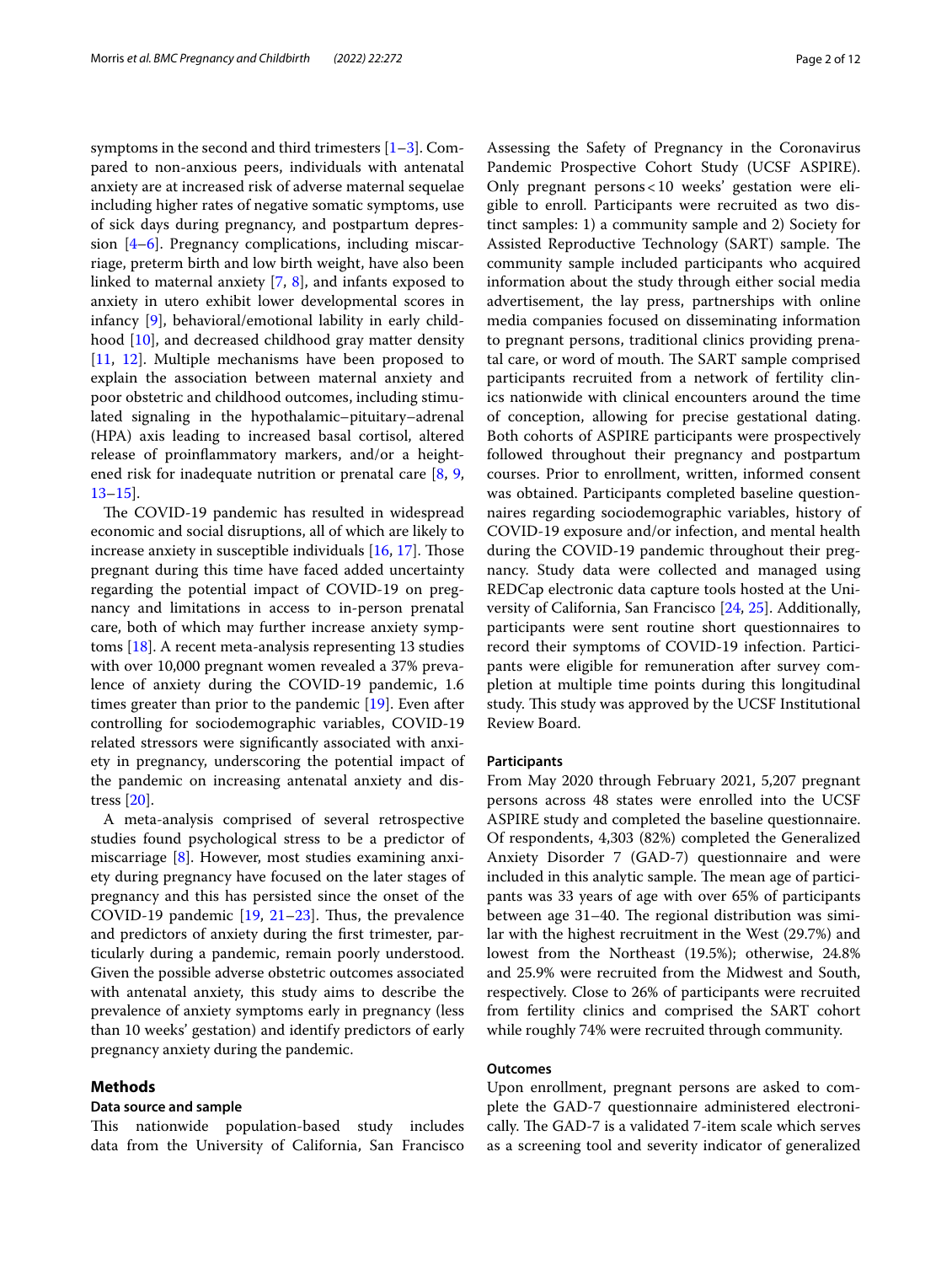anxiety disorder and has been recommended to measure perinatal anxiety by the National Institute for Health and Care Excellence  $[26, 27]$  $[26, 27]$  $[26, 27]$  $[26, 27]$ . The internal consistency of the GAD-7 has previously been demonstrated to be excellent (Cronbach alpha 0.92) with good test–retest reliability as well (intraclass correlation 0.83)  $[27]$  $[27]$ . The questionnaire requires respondents to identify how often they have been bothered by a list of symptoms over the last two weeks including "feeling nervous, anxious, or on edge, not being able to stop or control worrying, and trouble relaxing", to name a few. The severity of symptoms are categorized as one of four options including "not at all", "several days", "more than half the days", and "nearly every day" which corresponds to 0, 1, 2, or 3 points, respectively. Scoring for anxiety symptom severity is as follows: Minimal (0–4), Mild (5–9), Moderate (10–14), and Severe  $(15+)$ . A cut-off of 10 or more indicates clinically signifcant anxiety symptoms [[27\]](#page-11-14).

#### **Exposures**

Characteristics interrogated for their association with anxiety during pregnancy include: maternal age stratifed based on the distribution of anxiety in our study (18 to 30, 31 to 35, 36 to 40, 41 or greater years), maternal race/ ethnicity (Hispanic, Non-Hispanic White, Black/African American, Asian, Native American, and Pacifc Islander), maternal education (Less than a college degree, College degree, Master's degree, or Professional degree), partner status (Married or partnered, other), income (Less than \$99,999, \$100,000 to 250,999, \$251,000 or more), insurance status (private insurance, other), working outside of the home (none of the time, some of the time, all the time), employment in health care (yes, no), employment status (homemaker, part-time, full-time, unemployed), previous pregnancy and live birth (yes, no), prior miscarriage (yes, no), care through a fertility clinic this pregnancy (yes, no), history of anxiety (yes, no), and history of depression (yes, no).

We also investigated COVID-19 and economic-specifc variables, including history of COVID-19 infection among oneself or household contacts (yes, no), COVID-19 death among friends or family residing in the same household (yes, no), job loss (yes, no), reduced hours at work (yes, no), inability to pay rent or mortgage (yes, no), and worry about the health of self or loved ones during the COVID-19 pandemic (yes, no). The Perceived Stress Scale (PSS) [[28\]](#page-11-15), a reliable measure of the degree of stress experienced based on situations occurring over the past month, was also investigated to determine the possible impact of COVID-19 related stress on early pregnancy anxiety symptoms. The PSS has an internal reliability of 0.6 and while there are no established cutofs, we used our population norms to classify low  $(\leq 4)$  vs moderate to high  $(>4)$  levels of stress  $[28]$ .

#### **Data analysis**

This analytic sample was restricted to those who completed the GAD-7 baseline questionnaire. Descriptive characteristics were calculated for the variables of interest. Statistical analyses included univariate logistic regression with determination of predictors of moderate or severe anxiety symptoms (GAD-7: 10 or greater). A multivariate hierarchical logistic regression was performed to calculate adjusted odds ratios (aOR) and 95% confdence intervals (CI) predicting moderate-to-severe anxiety symptoms. Models were adjusted for variables selected as a covariate given its association with anxiety determined a priori (race/ethnicity) or signifcant in bivariate analyses to a  $p=0.10$  level. Predictors in the frst step included demographic characteristics, the second added obstetric and medical history variables, and the third added COVID-19 related characteristics. The third step in the model was implemented to determine how COVID-19 related characteristics contribute additionally to moderate-to-severe anxiety symptoms beyond known risk factors. All analyses were performed with Statistical Analysis Software (SAS®) version 9.4.

### **Results**

We investigated the association between demographic factors and severity of anxiety symptoms, as estimated by GAD-7 scores. The percent of subjects with no to minimal, mild, moderate, and severe anxiety symptoms was 60.4%, 26.9%, 8.8%, and 3.8%, respectively (Table [1\)](#page-3-0). Rates of moderate-to-severe anxiety symptoms increased with younger age, lower education, unpartnered status, and lack of private insurance prior to pregnancy. There was a trend toward higher income being protective against moderate-to-severe anxiety symptoms as those with a household income of \$100–250,999 were less likely to report symptoms compared to those with a household income of less than \$100,000; this association was not exhibited among those with a household income of \$251,000 or more. Current full-time employment and employment in health care were protective against moderate-to-severe anxiety symptoms (Table [2\)](#page-5-0).

We investigated the association between reproductive and medical history on anxiety symptoms. Persons with a history of a prior miscarriage were more likely to report greater anxiety symptoms. A history of anxiety and/or depression was associated with increased moderate-to-severe anxiety symptoms. Interestingly, persons who reported receipt of care through a fertility clinic this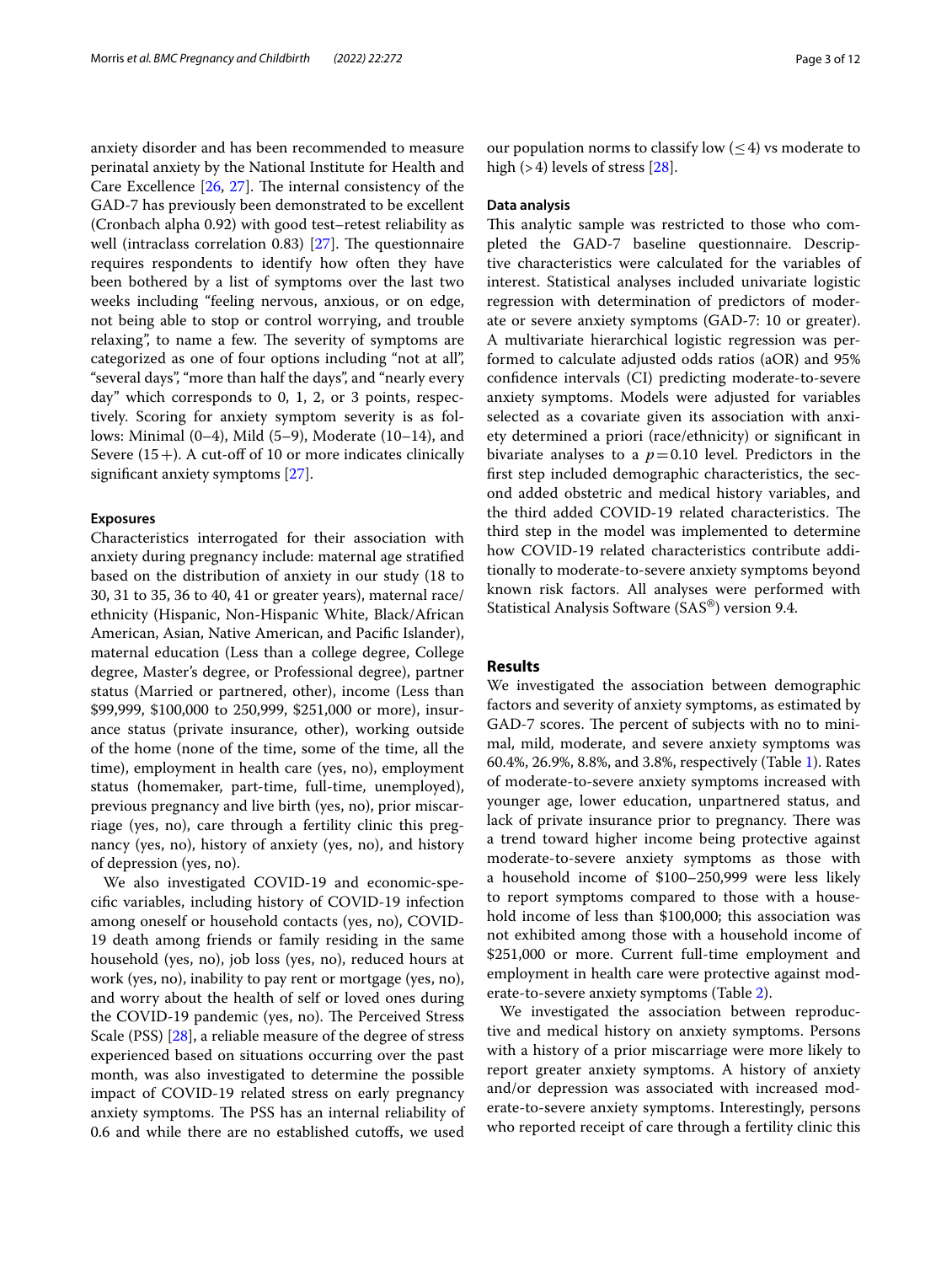<span id="page-3-0"></span>**Table 1** Sociodemographic and Medical Characteristics of pregnant persons less than 10 weeks' gestation by anxiety symptoms (*N*=4,303)

|                                                                                     | Total $N$ (%) | No or Mild Anxiety | Moderate<br>or Severe<br>Anxiety |
|-------------------------------------------------------------------------------------|---------------|--------------------|----------------------------------|
| Sociodemographic Characteristics                                                    |               |                    |                                  |
| Participant Race/Ethnicity                                                          | 4,274         | 3,737              | 537                              |
| White, non-Hispanic                                                                 | 3,514 (82.2)  | 3,090 (82.7)       | 424 (79.0)                       |
| Black/African American                                                              | 136(3.2)      | 113(3.0)           | 23(4.3)                          |
| Hispanic/Latinx                                                                     | 404 (9.5)     | 345 (9.2)          | 59 (11.0)                        |
| Asian                                                                               | 204(4.8)      | 177(4.7)           | 27(5.0)                          |
| Native American                                                                     | 12(0.3)       | 8(0.2)             | 4(0.7)                           |
| Pacific Islander                                                                    | 4(0.1)        | 4(0.1)             | 0(0.0)                           |
| Participant Age                                                                     | 3,789         | 3,319              | 470                              |
| $18 - 30$                                                                           | 1,127 (29.7)  | 950 (28.6)         | 177 (37.7)                       |
| $31 - 35$                                                                           | 1,660 (43.8)  | 1469 (44.3)        | 191 (40.6)                       |
| $36 - 40$                                                                           | 826 (21.8)    | 745 (22.4)         | 81 (17.2)                        |
| $41 +$                                                                              | 176(4.7)      | 155 (4.7)          | 21(4.5)                          |
| Household Income                                                                    | 4,203         | 3,676              | 527                              |
| $<$ \$99,999                                                                        | 1,513 (36.0)  | 1,230 (33.5)       | 283 (53.7)                       |
| \$100,000-250,999                                                                   | 2,098 (49.9)  | 1,912 (52.0)       | 186 (35.3)                       |
| $$251,000+$                                                                         | 592 (14.1)    | 534 (14.5)         | 58 (11.0)                        |
| Highest level education completed                                                   | 4,290         | 3,750              | 540                              |
| <college< td=""><td>771 (18.0)</td><td>605(16.1)</td><td>166 (30.7)</td></college<> | 771 (18.0)    | 605(16.1)          | 166 (30.7)                       |
| College                                                                             | 1,413 (32.9)  | 1,244 (33.2)       | 169 (31.3)                       |
| Master's                                                                            | 1,396 (32.5)  | 1,243 (33.2)       | 153 (28.3)                       |
| Professional degree                                                                 | 710 (16.6)    | 658 (17.6)         | 52 (9.6)                         |
| Pre-pregnancy insurance                                                             | 4,265         | 3,726              | 539                              |
| Other (including Medi-Cal, Tricare, other)                                          | 539 (12.6)    | 445 (11.9)         | 114(21.1)                        |
| Private Insurance                                                                   | 3,726 (87.4)  | 3,281 (88.1)       | 425 (78.9)                       |
| Partnership status                                                                  | 4,280         | 3,741              | 539                              |
| Unpartnered                                                                         | 211(4.9)      | 157(4.2)           | 54 (10.0)                        |
| Married or Partnered                                                                | 4,069 (95.1)  | 3,584 (95.8)       | 485 (90.0)                       |
| Region of residence                                                                 | 4,241         | 3,704              | 537                              |
| Northeast                                                                           | 829 (19.6)    | 724 (19.6)         | 105 (19.6)                       |
| Midwest                                                                             | 1,053 (24.8)  | 934 (25.2)         | 119(22.2)                        |
| South                                                                               | 1,099 (25.9)  | 943 (25.5)         | 156 (29.1)                       |
| West                                                                                | 1,260 (29.7)  | 1,103 (29.8)       | 157 (29.2)                       |
| Employment status                                                                   | 4,289         | 3,749              | 540                              |
| Full-time                                                                           | 3,168 (73.9)  | 2,799 (74.7)       | 369 (68.3)                       |
| Other (part-time, homemaker, unemployed)                                            | 1,121(26.1)   | 950 (25.3)         | 171 (31.7)                       |
| Employed in health care                                                             | 3,644         | 3,211              | 433                              |
| Yes                                                                                 | 1,454 (39.9)  | 1,310 (40.8)       | 144 (33.3)                       |
| No                                                                                  | 2,190 (60.1)  | 1,901 (59.2)       | 289 (66.7)                       |
| <b>Obstetric and Medical history</b>                                                |               |                    |                                  |
| Prior pregnancy                                                                     | 4,293         | 3,750              | 543                              |
| Yes                                                                                 | 2,713 (63.2)  | 2,356 (62.8)       | 357 (65.7)                       |
| No                                                                                  | 1,580 (36.8)  | 1,394 (37.2)       | 186 (34.3)                       |
| Prior live birth                                                                    | 2,713         | 2,356              | 357                              |
| Yes                                                                                 | 2,055 (75.8)  | 1,795 (76.2)       | 260 (72.8)                       |
| No                                                                                  | 658 (24.2)    | 561 (23.8)         | 97(27.2)                         |
| History of prior miscarriage                                                        | 2,723         | 2,365              | 358                              |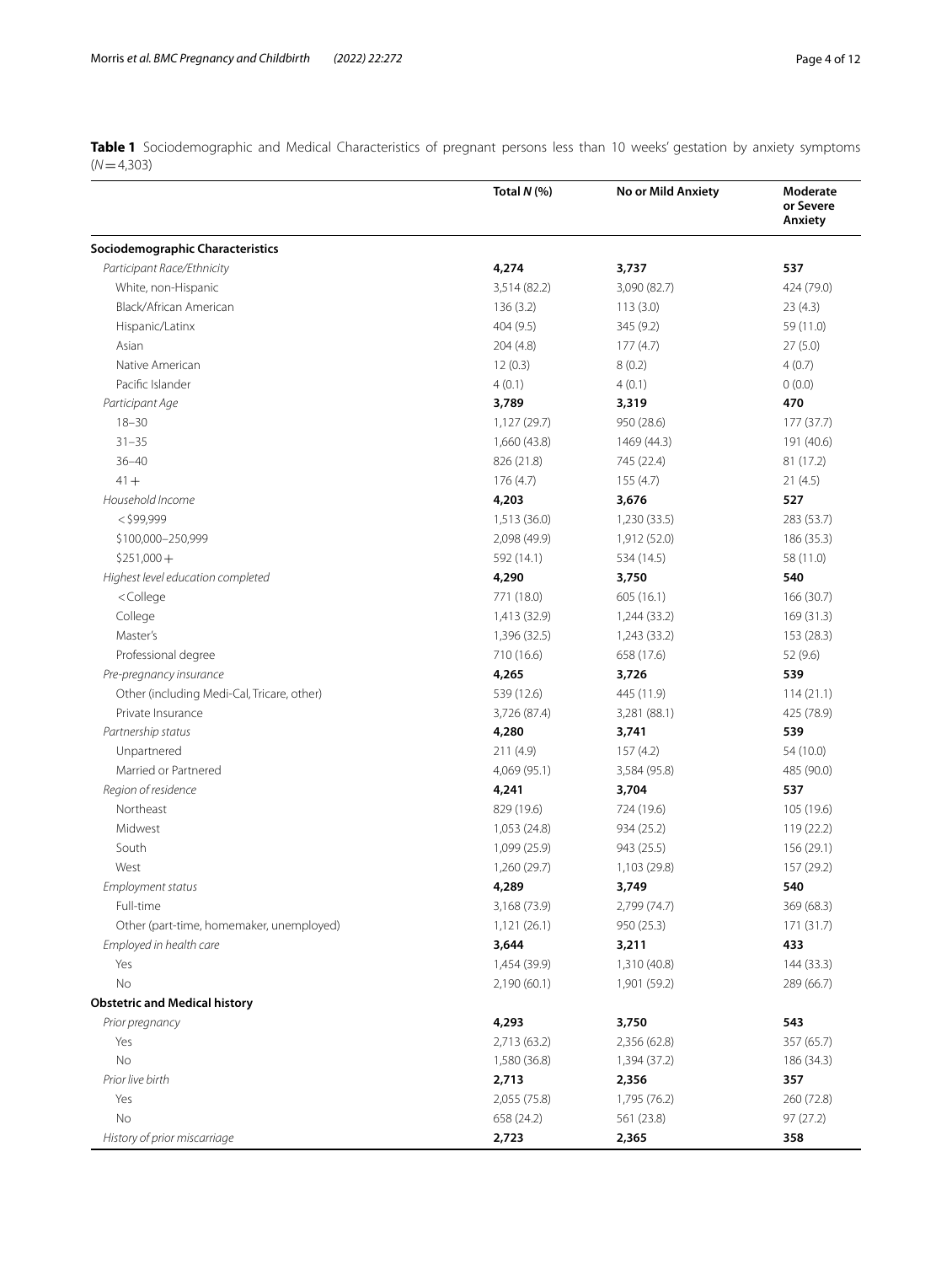#### **Table 1** (continued)

|                                                                    | Total N (%)  | No or Mild Anxiety | Moderate<br>or Severe<br>Anxiety |
|--------------------------------------------------------------------|--------------|--------------------|----------------------------------|
| Yes                                                                | 1,198 (44.0) | 1,019(43.1)        | 179 (50.0)                       |
| <b>No</b>                                                          | 1,525 (56.0) | 1,346 (56.9)       | 179 (50.0)                       |
| Receipt of care through fertility clinic this pregnancy            | 4,295        | 3,752              | 543                              |
| Yes                                                                | 1,106(25.7)  | 998 (26.6)         | 108 (19.9)                       |
| <b>No</b>                                                          | 3,189 (74.3) | 2,754 (73.4)       | 435 (80.1)                       |
| History of anxiety disorder prior to pregnancy                     | 4,303        | 3,759              | 544                              |
| Yes                                                                | 1,059 (24.6) | 784 (20.9)         | 275 (50.5)                       |
| <b>No</b>                                                          | 3,244 (75.4) | 2,975 (79.1)       | 269 (49.5)                       |
| History of depression prior to pregnancy                           | 4,303        | 3,759              | 544                              |
| Yes                                                                | 898 (20.9)   | 669 (17.8)         | 229 (42.1)                       |
| <b>No</b>                                                          | 3,405 (79.1) | 3,090 (82.2)       | 315 (57.9)                       |
| <b>COVID-specific characteristics</b>                              |              |                    |                                  |
| History of obtaining a SARS-CoV-2 test this pregnancy              | 4,298        | 3,755              | 543                              |
| Yes                                                                | 2,558 (59.5) | 2,226 (59.3)       | 332 (61.1)                       |
| <b>No</b>                                                          | 1,740 (40.5) | 1,529 (40.7)       | 211 (38.9)                       |
| History of a positive SARS-CoV-2 test this pregnancy               | 2,534        | 2,204              | 330                              |
| Yes                                                                | 363 (14.3)   | 313 (14.2)         | 50(15.1)                         |
| <b>No</b>                                                          | 2,171 (85.7) | 1,891 (85.8)       | 280 (84.9)                       |
| Household contact diagnosed with COVID-19 since pregnant           | 4,303        | 3,759              | 544                              |
| Yes                                                                | 348 (8.1)    | 306(8.1)           | 42(7.7)                          |
| <b>No</b>                                                          | 3,955 (91.9) | 3,453 (91.9)       | 502 (92.3)                       |
| Household contact deceased from COVID-19 since pregnant            | 4,303        | 3,759              | 544                              |
| Yes                                                                | 20(0.5)      | 11(0.3)            | 9(1.7)                           |
| <b>No</b>                                                          | 4,283 (99.5) | 3,748 (99.7)       | 535 (98.3)                       |
| Job loss since onset of COVID-19 pandemic                          | 4,303        | 3,759              | 544                              |
| Yes                                                                | 358 (8.3)    | 264 (7.0)          | 94 (17.3)                        |
| <b>No</b>                                                          | 3,945 (91.7) | 3,495 (93.0)       | 450 (82.7)                       |
| Reduced hours at work since onset of COVID-19 pandemic             | 4,303        | 3,759              | 544                              |
| Yes                                                                | 552 (12.8)   | 450 (12.0)         | 102 (18.7)                       |
| <b>No</b>                                                          | 3,751 (87.2) | 3,309 (88.0)       | 442 (81.3)                       |
| Inability to pay rent or mortgage since onset of COVID-19 pandemic | 4,303        | 3,759              | 544                              |
| Yes                                                                | 172(4.0)     | 101(2.7)           | 71(13.1)                         |
| <b>No</b>                                                          | 4,131 (96.0) | 3,658 (97.3)       | 473 (86.9)                       |
| Very or Extremely Worried about COVID-19                           | 4,294        | 3,752              | 542                              |
| Yes                                                                | 1,602 (37.3) | 1,262 (33.6)       | 340 (62.7)                       |
| No                                                                 | 2,692(62.7)  | 2,490 (66.4)       | 202 (37.3)                       |
| Perceived stress over the past month                               | 4,277        | 3,738              | 539                              |
| Low                                                                | 2,262 (52.9) | 2,200 (58.9)       | 62(11.5)                         |
| Moderate-High                                                      | 2,015 (47.1) | 1,538(41.1)        | 477 (88.5)                       |

pregnancy had lower prevalence of moderate-to-severe anxiety symptoms (Table [2\)](#page-5-0).

Finally, experiences and stressors unique to the COVID-19 pandemic were explored as a factor in increased moderate-to-severe anxiety. Pregnant persons reporting exposure to stressors such as job loss, reduced hours at work, or inability to pay rent or mortgage were

more likely to report higher anxiety symptom severity. Furthermore, those who reported feeling very or extremely worried about the health of themselves or loved ones during the COVID-19 pandemic or the loss of a friend or family member residing in the same household due to infection with SARS-CoV-2 were more likely to report increased moderate-to-severe anxiety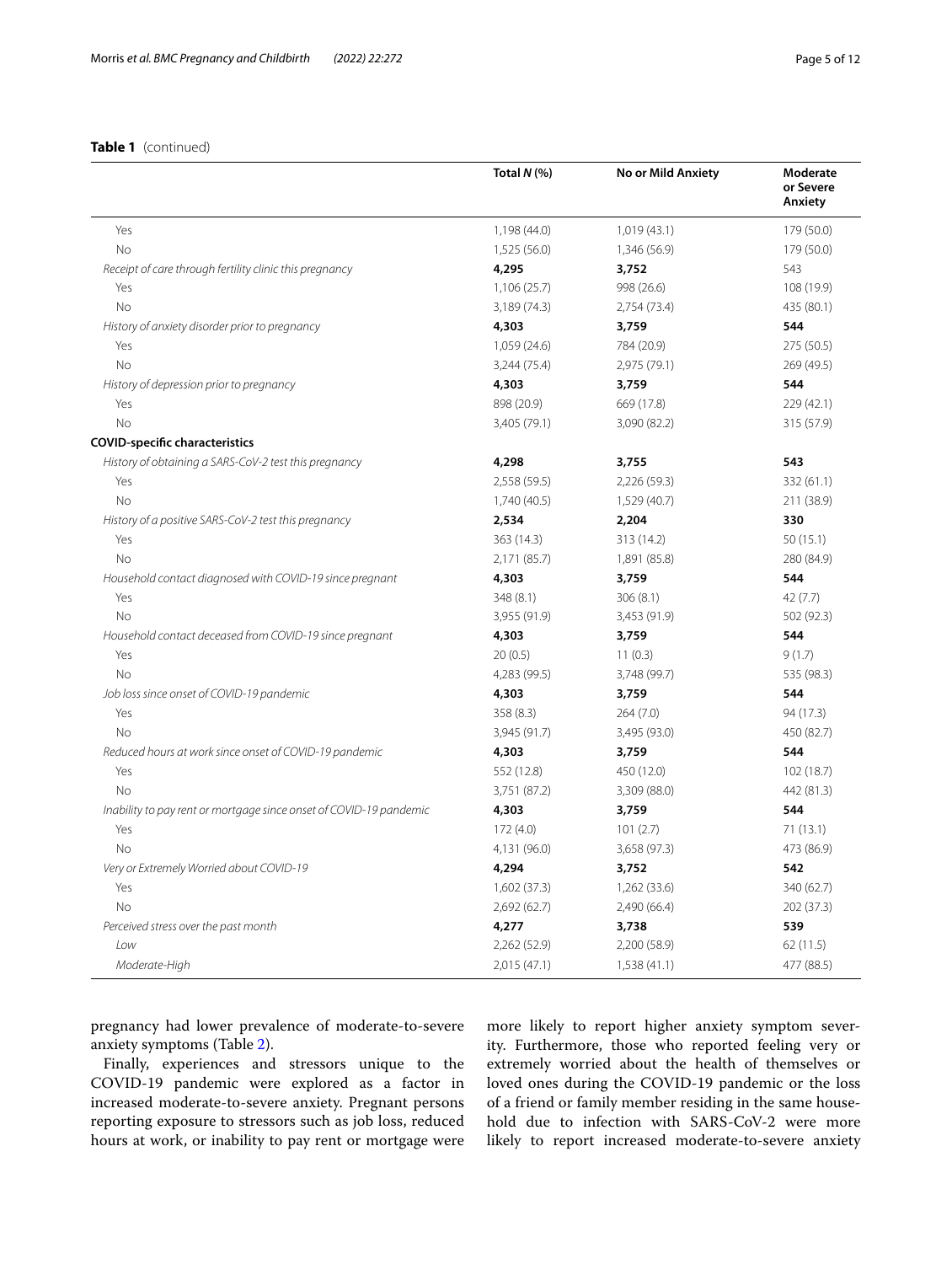<span id="page-5-0"></span>**Table 2** Univariate analysis of variables associated with moderate to severe anxiety symptoms among pregnant persons (*N*=4,303)

|                                                                      | OR <sup>a</sup> | 95% Clb               | $X^2 p$ -value |
|----------------------------------------------------------------------|-----------------|-----------------------|----------------|
| <b>Demographic Characteristics</b>                                   |                 |                       |                |
| Participant Race/Ethnicity                                           |                 |                       | 0.1153         |
| White, non-Hispanic                                                  | Ref             |                       |                |
| Black/African American                                               | 1.48            | 0.94, 2.35            |                |
| Hispanic/Latinx                                                      | 1.25            | 0.93, 1.67            |                |
| Asian                                                                | 1.11            | 0.73, 1.69            |                |
| Native American                                                      | 3.64            | 1.09, 12.15           |                |
| Pacific Islander                                                     | < 0.001         | $< 0.001$ , > 999.999 |                |
| Participant Age                                                      |                 |                       | 0.0006         |
| $18 - 30$                                                            | Ref             |                       |                |
| $31 - 35$                                                            | 0.70            | 0.56, 0.87            |                |
| $36 - 40$                                                            | 0.58            | 0.44, 0.77            |                |
| $41 +$                                                               | 0.73            | 0.45, 1.18            |                |
| Household Income                                                     |                 |                       | < 0.0001       |
| $<$ \$99,999                                                         | Ref             |                       |                |
| \$100,000-250,999                                                    | 0.42            | 0.35, 0.52            |                |
| $$251,000+$                                                          | 0.47            | 0.35, 0.64            |                |
| Highest level education completed                                    |                 |                       | < 0.0001       |
| Professional degree                                                  | Ref             |                       |                |
| Master's                                                             | 1.56            | 1.12, 2.16            |                |
| College                                                              | 1.72            | 1.24, 2.38            |                |
| <college< td=""><td>3.47</td><td>2.50, 4.83</td><td></td></college<> | 3.47            | 2.50, 4.83            |                |
| Pre-pregnancy insurance                                              |                 |                       | < 0.0001       |
| Private Insurance                                                    | Ref             |                       |                |
| Other (including Medi-Cal, Tricare, other)                           | 1.98            | 1.57, 2.49            |                |
| Partnership status                                                   |                 |                       | < 0.0001       |
| Married or Partnered                                                 | Ref             |                       |                |
| Unpartnered                                                          | 2.54            | 1.84, 3.51            |                |
| Employment status                                                    |                 |                       | 0.0018         |
| Full-time                                                            | Ref             |                       |                |
| Other (part-time, homemaker, unemployed)                             | 1.37            | 1.12, 1.66            |                |
| Employed in health care                                              |                 |                       | 0.0027         |
| No                                                                   | 1.38            | $1.12, -1.71$         |                |
| Yes                                                                  | Ref             |                       |                |
| <b>Obstetric and Medical history</b>                                 |                 |                       |                |
| Previous live birth                                                  |                 |                       | 0.1680         |
| Yes                                                                  | Ref             |                       |                |
| No                                                                   | 1.19            | 0.93, 1.54            |                |
| History of prior miscarriage                                         |                 |                       | 0.0143         |
| No                                                                   | Ref             |                       |                |
| Yes                                                                  | 1.32            | 1.06, 1.65            |                |
| Receipt of care through fertility clinic this pregnancy              |                 |                       | 0.0009         |
| Yes                                                                  | Ref             |                       |                |
| No                                                                   | 1.46            | 1.17, 1.82            |                |
| History of anxiety disorder prior to pregnancy                       |                 |                       | < 0.0001       |
| No                                                                   | Ref             |                       |                |
| Yes                                                                  | 3.88            | 3.22, 4.67            |                |
| History of depression prior to pregnancy                             |                 |                       | < 0.0001       |
| No                                                                   | Ref             |                       |                |
|                                                                      |                 |                       |                |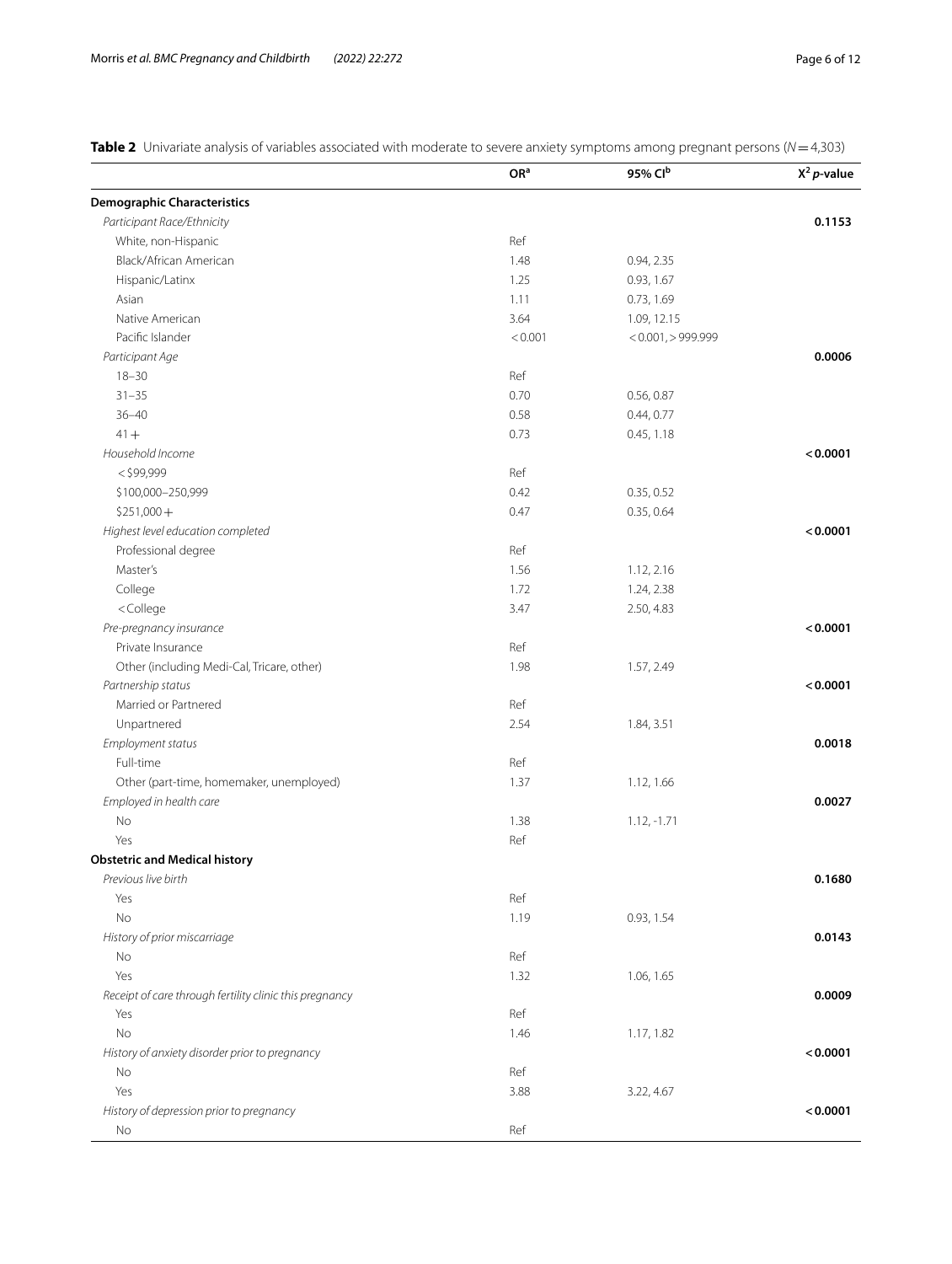| 3.36<br>Ref<br>1.08 | 2.78, 4.06<br>0.90, 1.30 | 0.4091   |
|---------------------|--------------------------|----------|
|                     |                          |          |
|                     |                          |          |
|                     |                          |          |
|                     |                          |          |
|                     |                          |          |
|                     |                          | 0.6460   |
|                     |                          |          |
| 1.08                | 0.78, 1.49               |          |
|                     |                          | 0.7371   |
| Ref                 |                          |          |
| 0.94                | 0.68, 1.32               |          |
|                     |                          | 0.0001   |
| Ref                 |                          |          |
| 5.73                | 2.36, 13.90              |          |
|                     |                          | < 0.0001 |
| Ref                 |                          |          |
| 2.77                | 2.14, 3.57               |          |
|                     |                          | < 0.0001 |
| Ref                 |                          |          |
| 1.70                | 1.34, 2.15               |          |
|                     |                          | < 0.0001 |
| Ref                 |                          |          |
| 5.44                | 3.94, 7.47               |          |
|                     |                          | < 0.0001 |
| Ref                 |                          |          |
| 3.32                | 2.76, 4.00               |          |
|                     |                          | < 0.0001 |
| Ref                 |                          |          |
| 11.00               | 8.38, 14.45              |          |
|                     | Ref                      |          |

**b** *CI* confidence interval

symptoms. Lastly, respondents who reported moderateto-high perceived stress over the past month were more likely to report moderate-to-severe anxiety symptoms as compared to those with low perceived stress (Table [2](#page-5-0)).

In the frst step of the multivariate hierarchical logistic regression modeling, demographic characteristics associated with moderate-to-severe anxiety determined either a priori or via signifcance in univariate analyses were considered, including race/ethnicity, age, household income, highest education completed, pre-pregnancy insurance, partnership status, and employment metrics (Table [3](#page-7-0)). Participants who reported a higher income were less likely to report moderate-to-severe anxiety symptoms. Conversely, women with less than a professional degree, unpartnered, or working in a profession other than health care were more likely to report moderate-to-severe anxiety symptoms.

In the second step of the model, obstetric (history of prior miscarriage and receipt of care through a fertility clinic) and medical variables (history of anxiety or depression) were added (Table [3\)](#page-7-0). A pre-existing history of anxiety conferred a 3.2 times greater likelihood of reporting moderate-to-severe anxiety symptoms even after controlling for demographic characteristics (aOR 3.16, 95% CI [2.23–4.46]). Obtaining less than a college degree remained a signifcant predictor of moderate-tosevere anxiety even after the adjustment for these factors (aOR 2.205, 95% [1.25–3.89]).

COVID-19 specific characteristics including having a household contact who died from COVID-19, job loss or reduced hours at work, inability to pay rent or mortgage, very or extreme worry about COVID-19, and perceived stress over the past month during the COVID-19 pandemic were entered into the third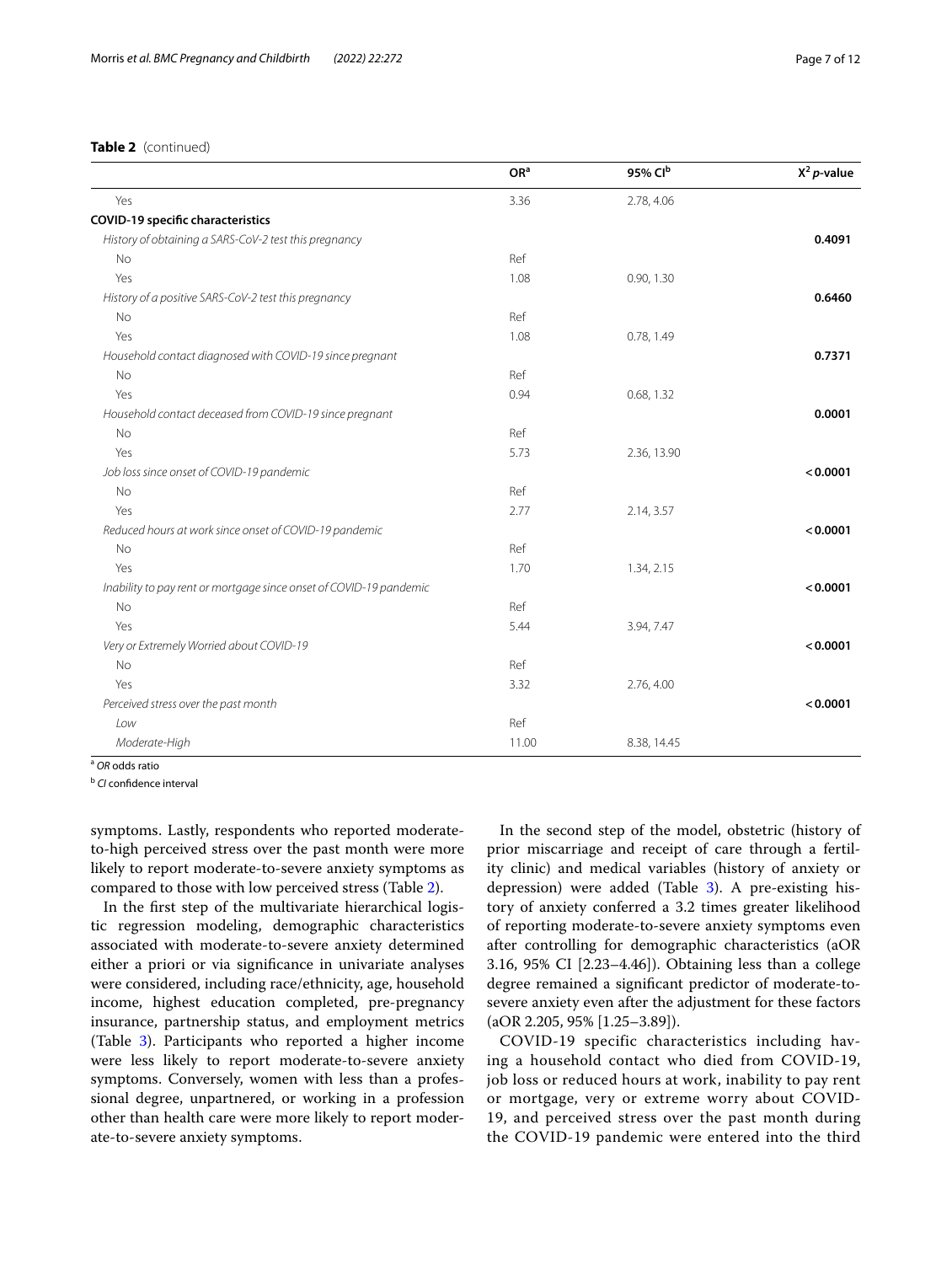<span id="page-7-0"></span>**Table 3** Hierarchical Logistic regression predicting moderate to severe anxiety symptoms from demographic, medical, and COVID-19 related variables (*N*=4,303)

|                                                                                                                                                            | Step 1           |                         | Step 2           |                         | Step 3           |                         |
|------------------------------------------------------------------------------------------------------------------------------------------------------------|------------------|-------------------------|------------------|-------------------------|------------------|-------------------------|
|                                                                                                                                                            | aOR <sup>a</sup> | 95% Clb                 | aOR <sup>a</sup> | 95% Clb                 | aOR <sup>a</sup> | 95% Clb                 |
| <b>Demographic Characteristics</b>                                                                                                                         |                  |                         |                  |                         |                  |                         |
| Participant Race/Ethnicity                                                                                                                                 |                  |                         |                  |                         |                  |                         |
| White, non-Hispanic                                                                                                                                        | Ref              |                         | Ref              |                         | Ref              |                         |
| Black/African American                                                                                                                                     | 0.67             | 0.44, 1.68              | 0.99             | 0.45, 2.16              | 0.98             | 0.42, 2.29              |
| Hispanic/Latinx                                                                                                                                            | 0.95             | 0.65, 1.40              | 1.22             | 0.73, 2.05              | 1.08             | 0.62, 1.89              |
| Asian                                                                                                                                                      | 1.14             | 0.66, 1.97              | 1.62             | 0.84, 3.20              | 1.33             | 0.63, 2.80              |
| Native American                                                                                                                                            | 3.74             | 0.90, 15.52             | 3.64             | 0.63, 21.19             | 3.14             | 0.44, 22.51             |
| Pacific Islander                                                                                                                                           | < 0.001          | $< 0.001$ , $> 999.999$ | < 0.001          | $< 0.001$ , $> 999.999$ | < 0.001          | $< 0.001$ , $> 999.999$ |
| Participant Age                                                                                                                                            |                  |                         |                  |                         |                  |                         |
| $18 - 30$                                                                                                                                                  | Ref              |                         | Ref              |                         | Ref              |                         |
| $31 - 35$                                                                                                                                                  | 0.90             | 0.69, 1.17              | 0.86             | 0.59, 1.25              | 0.88             | 0.58, 1.32              |
| $36 - 40$                                                                                                                                                  | 0.72             | 0.51, 1.01              | 0.75             | 0.48, 1.17              | 0.73             | 0.45, 1.18              |
| $41 +$                                                                                                                                                     | 0.95             | 0.55, 1.63              | 1.07             | 0.55, 2.06              | 1.20             | 0.59, 2.45              |
| Household Income                                                                                                                                           |                  |                         |                  |                         |                  |                         |
| $<$ \$99,999                                                                                                                                               | Ref              |                         | Ref              |                         | Ref              |                         |
| \$100,000-250,999                                                                                                                                          | $0.60***$        | 0.46, 0.79              | $0.68*$          | 0.47, 0.98              | 0.79             | 0.53, 1.18              |
| $$251,000+$                                                                                                                                                | 0.76             | 0.51, 1.13              | 0.85             | 0.49, 1.44              | 0.98             | 0.55, 1.75              |
| Highest level education completed                                                                                                                          |                  |                         |                  |                         |                  |                         |
| Professional degree                                                                                                                                        | Ref              |                         | Ref              |                         | Ref              |                         |
| Master's                                                                                                                                                   | $1.62*$          | 1.10, 2.40              | 1.29             | 0.79, 2.11              | 1.24             | 0.74, 2.08              |
| College                                                                                                                                                    | 1.46             | 0.98, 2.18              | 1.21             | 0.73, 2.00              | 1.21             | 0.71, 2.07              |
| <college< td=""><td><math>2.58***</math></td><td>1.64, 4.07</td><td><math>2.21**</math></td><td>1.25, 3.89</td><td>1.85</td><td>1.00, 3.45</td></college<> | $2.58***$        | 1.64, 4.07              | $2.21**$         | 1.25, 3.89              | 1.85             | 1.00, 3.45              |
| Pre-pregnancy insurance                                                                                                                                    |                  |                         |                  |                         |                  |                         |
| Private Insurance                                                                                                                                          | Ref              |                         | Ref              |                         | Ref              |                         |
| Other (including Medi-Cal, Tricare, other)                                                                                                                 | 1.21             | 0.83, 1.75              | 1.26             | 0.79, 2.01              | 1.11             | 0.65, 1.88              |
| Partnership status                                                                                                                                         |                  |                         |                  |                         |                  |                         |
| Married or Partnered                                                                                                                                       | Ref              |                         | Ref              |                         | Ref              |                         |
| Unpartnered                                                                                                                                                | $1.60*$          | 1.02, 2.52              | 1.46             | 0.82, 2.60              | 1.30             | 0.69, 2.46              |
| Employment status                                                                                                                                          |                  |                         |                  |                         |                  |                         |
| Full-time                                                                                                                                                  | Ref              |                         | Ref              |                         | Ref              |                         |
| Other (part-time, homemaker, unemployed)                                                                                                                   | 0.96             | 0.69, 1.34              | 0.88             | 0.59, 1.32              | 0.83             | 0.53, 1.30              |
| Employed in health care                                                                                                                                    |                  |                         |                  |                         |                  |                         |
| Yes                                                                                                                                                        | Ref              |                         | Ref              |                         | Ref              |                         |
| No                                                                                                                                                         | $1.28*$          | 1.01, 1.62              | 1.22             | 0.89, 1.66              | 1.21             | 0.86, 1.70              |
| Obstetric and Medical history                                                                                                                              |                  |                         |                  |                         |                  |                         |
| History of prior miscarriage                                                                                                                               |                  |                         |                  |                         |                  |                         |
| No                                                                                                                                                         |                  |                         | Ref              |                         | Ref              |                         |
| Yes                                                                                                                                                        |                  |                         | 1.27             | 0.94, 1.72              | 1.26             | 0.91, 1.73              |
| Receipt of care through fertility clinic this pregnancy                                                                                                    |                  |                         |                  |                         |                  |                         |
| Yes                                                                                                                                                        |                  |                         | Ref              |                         | Ref              |                         |
| No                                                                                                                                                         |                  |                         | 0.74             | 0.52, 1.06              | 0.80             | 0.55, 1.18              |
| History of anxiety disorder prior to pregnancy                                                                                                             |                  |                         |                  |                         |                  |                         |
| No                                                                                                                                                         |                  |                         | Ref              |                         | Ref              |                         |
| Yes                                                                                                                                                        |                  |                         | $3.16***$        | 2.23, 4.46              | $2.49***$        | 1.71, 3.62              |
| History of depression prior to pregnancy                                                                                                                   |                  |                         |                  |                         |                  |                         |
| No                                                                                                                                                         |                  |                         | Ref              |                         | Ref              |                         |
| Yes                                                                                                                                                        |                  |                         | 1.28             | 0.89, 1.85              | 1.17             | 0.78, 1.74              |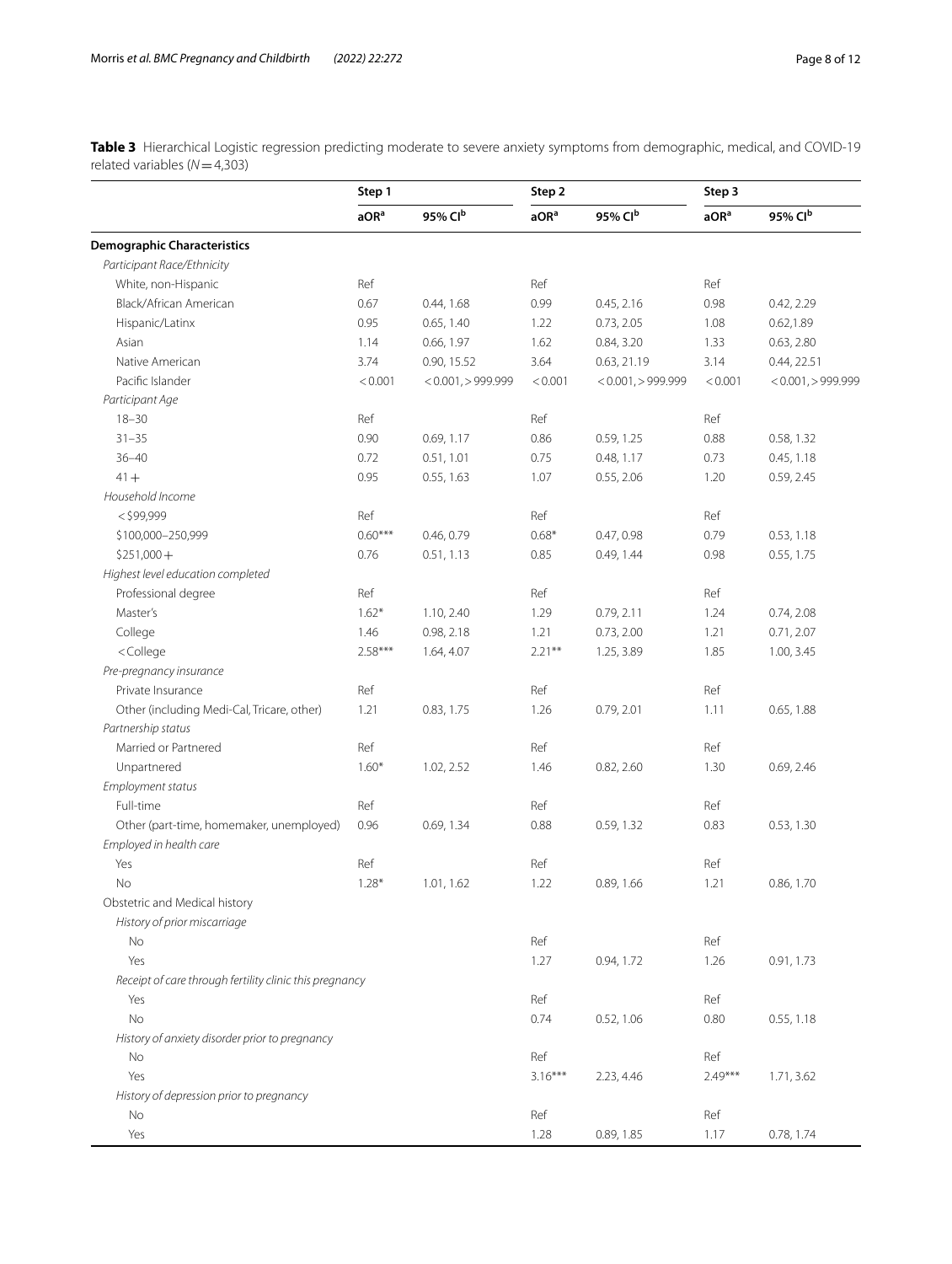#### **Table 3** (continued)

|                                                                    | Step 1           |         |                  | Step 2              |                  | Step 3      |  |
|--------------------------------------------------------------------|------------------|---------|------------------|---------------------|------------------|-------------|--|
|                                                                    | aOR <sup>a</sup> | 95% Clb | aOR <sup>a</sup> | 95% Cl <sup>b</sup> | aOR <sup>a</sup> | 95% Clb     |  |
| <b>COVID-19 specific characteristics</b>                           |                  |         |                  |                     |                  |             |  |
| Household contact deceased from COVID-19 since pregnant            |                  |         |                  |                     |                  |             |  |
| <b>No</b>                                                          |                  |         |                  |                     | Ref              |             |  |
| Yes                                                                |                  |         |                  |                     | $9.40**$         | 1.75, 50.43 |  |
| Job loss since onset of COVID-19 pandemic                          |                  |         |                  |                     |                  |             |  |
| <b>No</b>                                                          |                  |         |                  |                     | Ref              |             |  |
| Yes                                                                |                  |         |                  |                     | 1.27             | 0.68, 2.37  |  |
| Reduced hours at work since onset of COVID-19 pandemic             |                  |         |                  |                     |                  |             |  |
| <b>No</b>                                                          |                  |         |                  |                     | Ref              |             |  |
| Yes                                                                |                  |         |                  |                     | 1.10             | 0.70, 1.73  |  |
| Inability to pay rent or mortgage since onset of COVID-19 pandemic |                  |         |                  |                     |                  |             |  |
| <b>No</b>                                                          |                  |         |                  |                     | Ref              |             |  |
| Yes                                                                |                  |         |                  |                     | 1.53             | 0.77, 3.05  |  |
| Very or Extremely Worried about COVID-19                           |                  |         |                  |                     |                  |             |  |
| <b>No</b>                                                          |                  |         |                  |                     | Ref              |             |  |
| Yes                                                                |                  |         |                  |                     | $2.43***$        | 1.77, 3.33  |  |
| Perceived stress over the past month                               |                  |         |                  |                     |                  |             |  |
| Low                                                                |                  |         |                  |                     | Ref              |             |  |
| Moderate-High                                                      |                  |         |                  |                     | $6.86***$        | 4.54, 10.36 |  |
|                                                                    | $C = 0.637$      |         | $C = 0.707$      |                     | $C = 0.828$      |             |  |

<sup>a</sup> *aOR* adjusted odds ratio including all variables listed in table

<sup>b</sup> *CI* confidence interval

\* *p*<0.05, \*\**p*<0.01, \*\*\**p*<0.001

and final step of the model (Table [3\)](#page-7-0). This addition delineated the magnitude to which the pandemic itself contributed to moderate-to-severe anxiety symptoms within the ASPIRE cohort. While the prevalence was low within this population, having a household contact deceased from COVID-19 during pregnancy increased the report of moderate-to-severe anxiety symptoms by ninefold after adjusting for demographic and medical characteristics (aOR 9.40, 95% CI [1.75– 50.43]). Similarly, participants reporting moderateto-high perceived stress over the past month were 6.9 times more likely to report moderate-to-severe anxiety symptoms (aOR 6.86, 95% CI [4.54–10.36]). As expected, a history of an anxiety disorder prior to pregnancy remained a significant predictor of moderate-to-severe anxiety (aOR 2.49, 95% CI [1.71, 3.62]). Lastly, while less than a college education was no longer significant in the final model, there was a trend toward less than a college education predicting moderate-to-severe anxiety (aOR 1.85, 95% CI  $[1.00-3.45]$ .

#### **Discussion**

We sought to determine the prevalence of moderate to severe anxiety symptoms among nationwide pregnant persons at less than 10 weeks' gestation during the COVID-19 pandemic. Between May 2020 through February 2021, over 4,300 pregnant persons from the ASPIRE prospective cohort responded to a validated measure of anxiety symptoms (GAD-7). We found that 12.6% of pregnant persons reported anxiety in the moderate-tosevere range, and the hierarchical regression showed that in addition to lower maternal education and a preexisting history of anxiety, COVID-19 specifc concerns or experiences were associated with these more severe symptoms.

The lifetime prevalence of reported anxiety disorders is close to 30% with a greater risk exhibited among women as compared to men [\[29](#page-11-16)]. Prior to the COVID-19 pandemic, a meta-analysis inclusive of 70 studies reporting the prevalence of self-reported anxiety symptoms across pregnancy was 22.9% [\[1](#page-10-0)]. A recent meta-analysis since the onset of the COVID-19 pandemic revealed a pooled prevalence of anxiety symptoms among pregnant women of 34% (95% CI: 22–47%) [\[19](#page-11-7), [30\]](#page-11-17). In both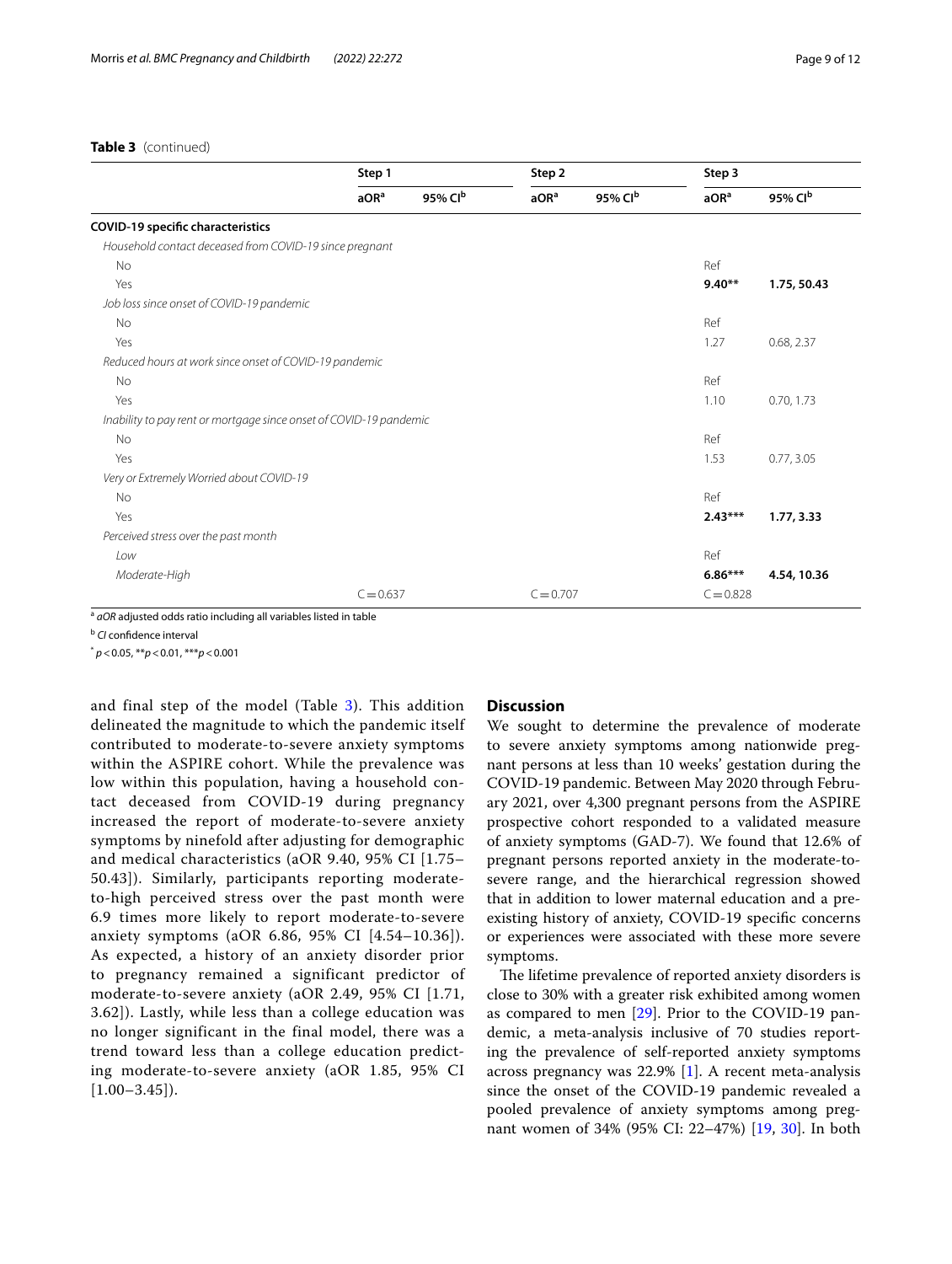meta-analyses, diferent countries and metrics for anxiety symptoms were included making comparisons with the current study challenging, with only one study included that investigated U.S women using the GAD-7 since the onset of the COVID-19 pandemic. In this study, Preis et al. (2021) used social media to recruit pregnant women between April–May 2020 for an internet-based study of 1,367 participants (mean gestational age=34 weeks at enrollment) and found that 35% of respondents reported moderate-to-severe anxiety symptoms [\[21](#page-11-9)]. In contrast, Liu et al. (2020) surveyed 1,061 pregnant and recently postpartum U.S. women also identifed through social media regarding anxiety symptoms using the GAD-7. The prevalence of moderate-to-severe anxiety symptoms in this population was closer to 22% [\[22\]](#page-11-18). We postulate the lower rates of anxiety symptoms found in our study may be linked to demographic diferences between cohorts, extended recruitment possibly encompassing participants with varied perceived COVID-19 risks, and/or the earlier gestational age of our participants as no study to date has focused on exploring the prevalence of anxiety symptoms during the COVID-19 pandemic beginning in the frst trimester.

Lower education attainment and a pre-existing history of anxiety have previously been recognized as predictors of moderate-to-severe anxiety symptoms prior to the COVID-19 pandemic [\[14\]](#page-11-19). Similar to fndings by Moyer et al. (2020), these baseline sociodemographic and medical characteristics remained signifcant predictors of anxiety during the COVID-19 pandemic [[20\]](#page-11-8). While older age has been shown to be protective against increased anxiety symptoms in some studies, our cohort, restricted to persons of reproductive age, did not refect this, consistent with fndings from other studies exploring maternal anxiety during the COVID-19 pandemic [[20,](#page-11-8) [22,](#page-11-18) [31](#page-11-20)].

Respondents who reported being very or extremely worried about personal or a close contact becoming infected with SARS-CoV-2 or losing a loved one during the COVID-19 pandemic were more likely to report more severe symptoms of anxiety even after accounting for preexisting sociodemographic and medical characteristics. These findings were similar to other reports showing the profound contribution of COVID-19 related concerns and experiences on developing anxiety related symptoms [\[20](#page-11-8), [22,](#page-11-18) [31\]](#page-11-20). Furthermore, our unique focus on the frst trimester underscored the contribution of pandemic-related stressors to anxiety in early pregnancy likely exacerbated in high-risk populations.

The American Congress of Obstetricians and Gynecologists (ACOG) recently emphasized the importance of screening for mood disorders, including anxiety, given increasing awareness of the adverse clinical repercussions of untreated mood disorders in pregnancy [\[32](#page-11-21)]. The pandemic has brought about multiple stressors with the potential to further heighten anxiety for pregnant persons, while at the same time limiting in-person interactions with care providers. The implications of the widespread use of virtual care for pregnancy is unknown. However, in a nationwide survey, less than half of respondents felt they received the same amount or more information compared to a traditional visit  $[33]$  $[33]$  $[33]$ . There was a trend towards receipt of care during the frst trimester through a fertility clinic being protective against moderate-to-severe anxiety symptoms in pregnancy. These patients are often seen routinely throughout the frst trimester which has largely continued throughout the pandemic; this may have contributed to decreased anxiety symptoms in this population. Furthermore, the results of our study highlight the importance of accommodating mental health screening in virtual visits and suggests the importance of allowing for particular focus on those with lower educational attainment and high levels of concern regarding COVID-19.

#### **Strengths and limitations**

An important strength of this work is the large cohort size and its national representation. Beyond the pandemic, this study represents one of the few studies to date to capture the prevalence and risk factors for anxiety symptoms during the first trimester. These results therefore represent novel information regarding a gestational time that has been historically difficult to access. We anticipate that future results from this longitudinal cohort will clarify the natural history and later pregnancy implications of anxiety initially identifed in the frst trimester. Nevertheless, there are several limitations to be considered as well. Although we utilized a gold-standard instrument for interrogating anxiety symptoms, questionnaire-based assessments lack the rigor of a clinical interview. Further, our cohort represents a population of persons interested and able to participate in a longitudinal seroprevalence study of COVID-19, and our recruitment scheme utilized both social media and fertility clinic-based recruitment and required enrollment prior to 10 weeks of gestation. As such, while this study is nationwide, it includes predominantly White, non-Hispanic women of higher socioeconomic status, thus, the generalizability of our fndings should be considered with these factors in mind. We did not see a diference in anxiety symptoms based on the month enrolled into the cohort. However, as burden from the COVID-19 has difered by region throughout this period, it is possible there is an association between regional surge and anxiety symptoms we were unable to disentangle. While this could be a potential factor associated with the presence of anxiety symptoms, we do not feel this confounded the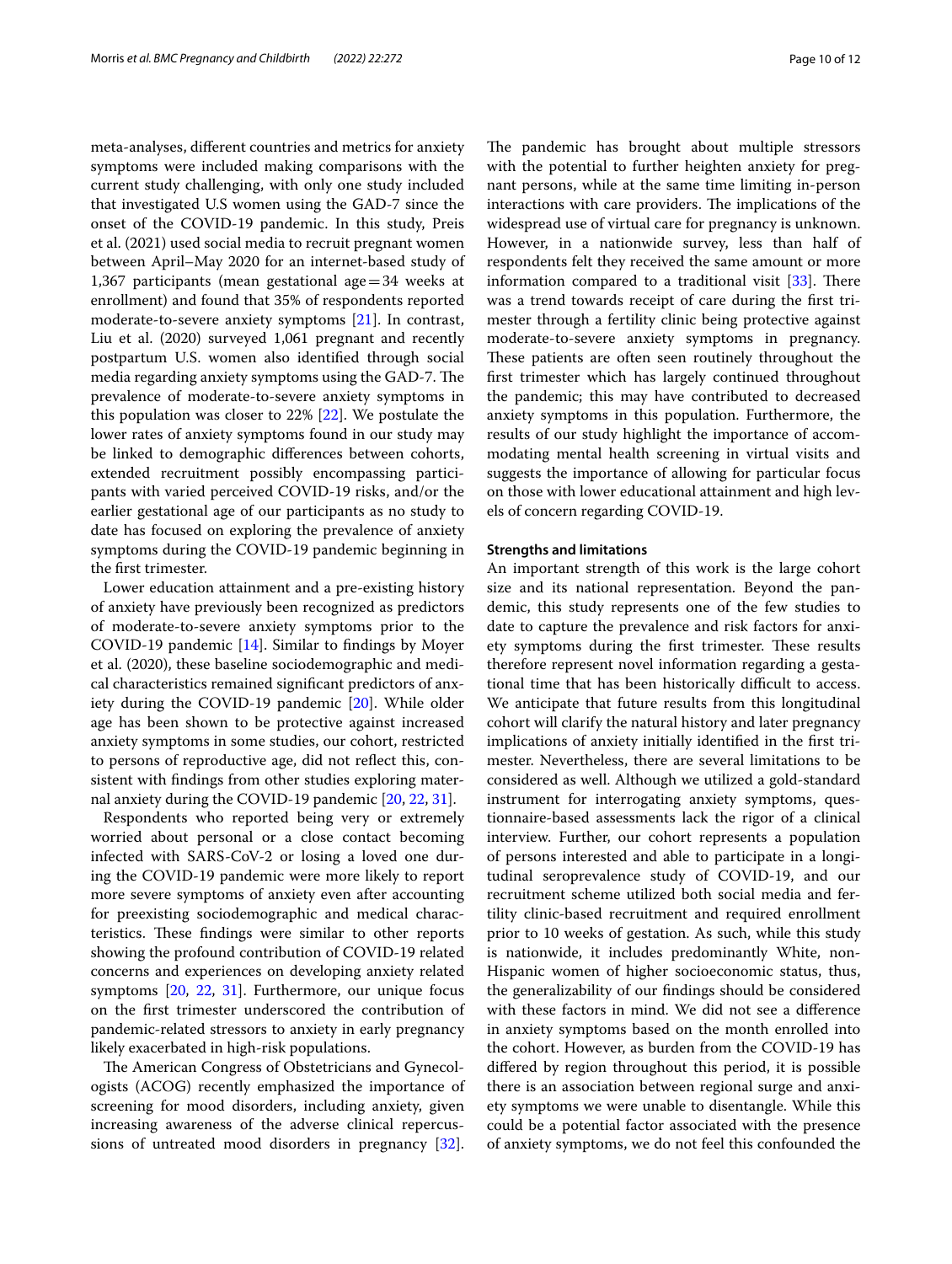associations otherwise seen in this analysis. We sought to ascertain if working on-site diferentially impacted anxiety symptoms when compared to employment that allowed some or completely virtual options. While this variable was not a signifcant predictor in our analysis, we acknowledge the structure of the question may have impacted any potential association. Finally, our fndings likely do not accurately reflect the experience of persons with less interest in or capacity for research participation or the experience of those who did not become aware of their pregnancy until after 10 weeks.

#### **Conclusions**

A prior history of anxiety, low maternal educational attainment and concerns specifc to the COVID-19 pandemic were signifcant predictors of moderate-tosevere anxiety in the ASPIRE cohort. Continued emotional health support should remain an important focus for providers, particularly when caring for those who are underserved, have a preexisting history of anxiety, and early in pregnancy when care may be limited. With limitations in in-person prenatal care as a function of the COVID-19 pandemic, continued attention to mental health screening and appropriate intervention should remain an important focus for providers. Furthermore, future studies are essential to explore the continued impact of the pandemic on antenatal and postnatal anxiety symptoms especially among the most vulnerable populations.

#### **Abbreviations**

HPA: Hypothalamic–pituitary–adrenal; SART: Society for Reproductive Technology; GAD-7: Generalized Anxiety Disorder-7; aOR: Adjusted odds ratio; SAS: Statistical Analysis Software; ACOG: American Congress of Obstetricians and Gynecologists.

#### **Acknowledgements**

Not applicable.

#### **Authors' contributions**

JRM was a major contributor to study implementation, data analysis, interpretation of fndings, and writing the manuscript. EJ was a major contributor to the project study design, interpretation of the fndings, and in writing the manuscript. AK was a major contributor to the study implementation. EH was a major contributor to the study implementation, participant recruitment, and in writing the manuscript. MA was a major contributor to participant recruitment. KA was a major contributor to participant recruitment. MD was a major contributor to participant recruitment. MC was a major contributor to the project study design and in writing the manuscript. HH was major contributor to the project study design, interpretation of the fndings, and oversaw completion of the manuscript. The author(s) read and approved the final manuscript.

#### **Funding**

Ferring Pharmaceuticals: Dr. Marcelle Cedars: 4300–123027-135429A-01–44. Gift to REI Department: 7000–123,027-7,029,983–45. Catalyst Award: Dr. Marcelle Cedars: 7000–123,027-7,030,001–45. None of the funding sources participated in the study design, data collection or analysis, interpretation of the fndings, or manuscript preparation.

#### **Availability of data and materials**

The datasets generated and/or analyzed during the current study are not publicly available since the study is still actively collecting data but are available from the corresponding author on reasonable request.

#### **Declarations**

#### **Ethics approval and consent to participate**

All methods were carried out in accordance with relevant guidelines and regulations and were approved by the University of California, San Francisco Institutional Review Board (IRB Number: 20–30559). Written informed consent was obtained from the participants (ClinicalTrials.gov number, NCT04388605).

#### **Consent for publication**

Not applicable.

#### **Competing interests**

The authors declare that they have no competing interests.

#### **Author details**

<sup>1</sup> Department of Obstetrics, Gynecology, & Reproductive Sciences, University of California- San Francisco, 499 Illinois Street Sixth Floor, San Francisco, CA 94158, USA. <sup>2</sup> College of Medicine, SUNY Downstate Health Sciences University, Brooklyn, NY, USA 11203.<sup>3</sup> Saint James School of Medicine, Park Ridge, Illinois, USA 60068. <sup>4</sup> Department of Medical Oncology, Dana-Farber Cancer Institute, Boston, MA, USA 02284.

## Received: 9 June 2021 Accepted: 17 March 2022<br>Published online: 31 March 2022

#### **References**

- <span id="page-10-0"></span>1. Dennis C-L, Falah-Hassani K, Shiri R. Prevalence of antenatal and postnatal anxiety: systematic review and meta-analysis. Br J Psychiatry. 2017;210:315–23. [https://doi.org/10.1192/bjp.bp.116.187179.](https://doi.org/10.1192/bjp.bp.116.187179)
- 2. Viswasam K, Eslick G, Starcevic V. Prevalence, onset and course of anxiety disorders during pregnancy: A systematic review and meta analysis. J Afect Disord. 2019;255:27–40. <https://doi.org/10.1016/j.jad.2019.05.016>.
- <span id="page-10-1"></span>3. Martini J, Petzoldt J, Einsle F, Beesdo-Baum K, Hofer M, Wittchen H. Risk factors and course patterns of anxiety and depressive disorders during pregnancy and after delivery: a prospective-longitudinal study. J Afect Disord. 2015;175:385–95. [https://doi.org/10.1016/j.jad.2015.01.012.](https://doi.org/10.1016/j.jad.2015.01.012)
- <span id="page-10-2"></span>Heron J, O'Connor TG, Evans J, Golding J, Glover V. The course of anxiety and depression through pregnancy and the postpartum in a community sample. J Afect Disord. 2004;80:65–73. [https://doi.org/10.1016/j.jad.2003.](https://doi.org/10.1016/j.jad.2003.08.004) [08.004](https://doi.org/10.1016/j.jad.2003.08.004).
- 5. Austin M-P, Tully L, Parker G. Examining the relationship between antenatal anxiety and postnatal depression. J Afect Disord. 2007;101:169–74. <https://doi.org/10.1016/j.jad.2006.11.015>.
- <span id="page-10-3"></span>6. Adler PJ, Fink N, Bitzer J, Hosli I, Holzgreve W. Depression and anxiety during pregnancy: a risk factor for obstetric, fetal and neonatal outcome? a critical review of the literature. J Matern Fetal Neonatal. 2007;20(3):189– 209. [https://doi.org/10.1080/14767050701209560.](https://doi.org/10.1080/14767050701209560)
- <span id="page-10-4"></span>7. Ding X, Wu Y, Xu S, Zhu R, Jia X, Zhang S, Huang K, Zhu P, Hao J, Tao F. Maternal anxiety during pregnancy and adverse birth outcomes: a systematic review and meta-analysis of prospective cohort studies. J Afect Disord. 2014;159:103–10. [https://doi.org/10.1016/j.jad.2014.02.027.](https://doi.org/10.1016/j.jad.2014.02.027)
- <span id="page-10-5"></span>8. Qu F, Zhu Y, Barry J, Ding T, Baio G, Muscat R, Todd BK, Wang F, Hardiman PJ. The association between psychological stress and miscarriage: A systematic review and meta-analysis. Sci Rep. 2017;7(1731). [https://doi.](https://doi.org/10.1038/s41598-017-01792-3) [org/10.1038/s41598-017-01792-3](https://doi.org/10.1038/s41598-017-01792-3).
- <span id="page-10-6"></span>9. Huizink AC, Robles de Medina PG, Mulder EJH, Visser GHA, Buitelaar JK. Stress during pregnancy is associated with developmental outcome in infancy. J Child Psychol Psychiatry. 2003;44(6):810–8. [https://doi.org/10.](https://doi.org/10.1111/1469-7610.00166) [1111/1469-7610.00166](https://doi.org/10.1111/1469-7610.00166).
- <span id="page-10-7"></span>10. O'Connor T, Heron J, Glover V. Antenatal anxiety predicts child behavioral/ emotional problems independently of postnatal depression. J Am Acad Child Adolesc Psychiatry. 2002;41(12):1470–7. [https://doi.org/10.1097/](https://doi.org/10.1097/00004583-200212000-00019) [00004583-200212000-00019.](https://doi.org/10.1097/00004583-200212000-00019)